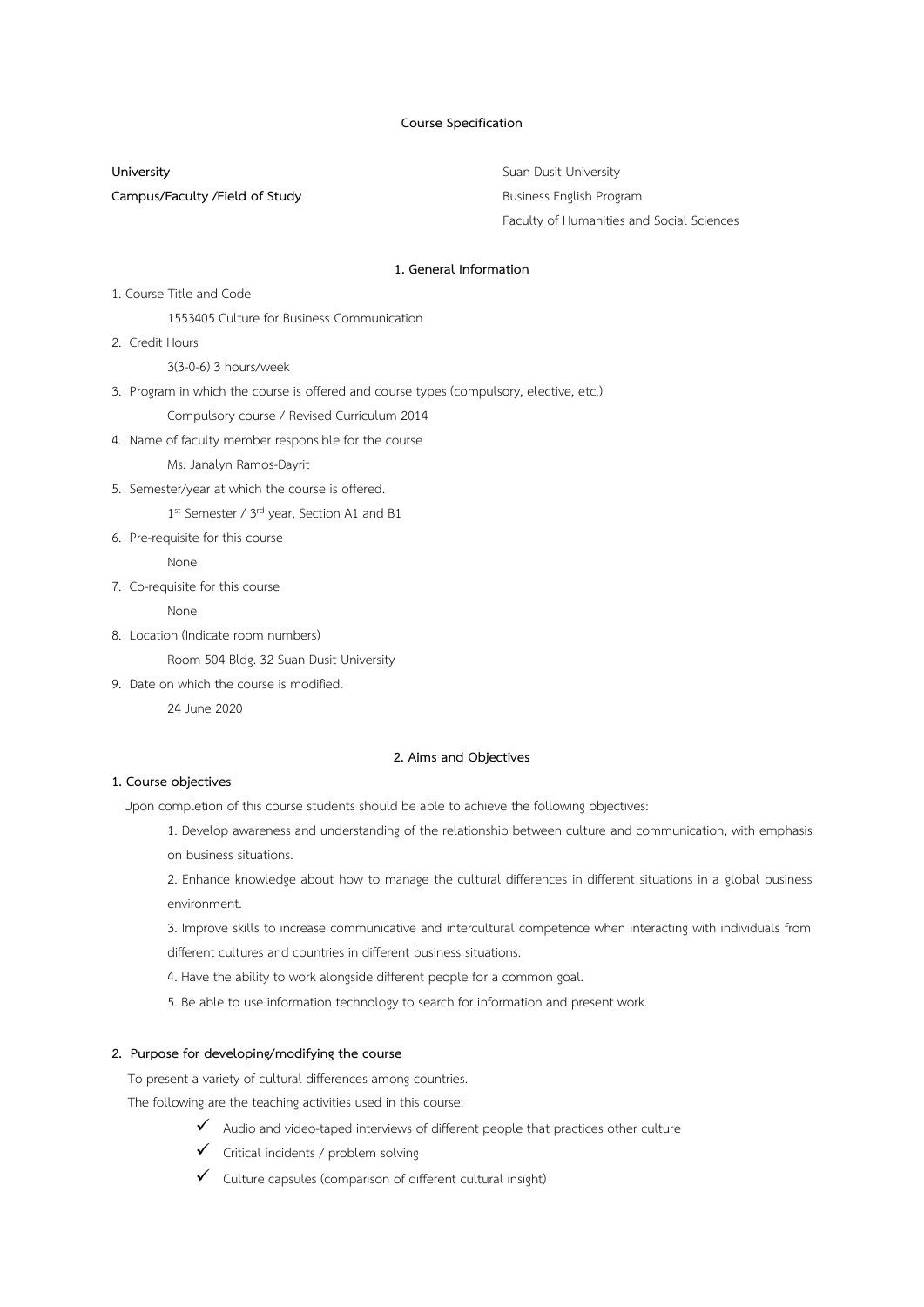## **3. Course Management**

# **1. Course description**

Characteristics and cultural differences of countries in terms of language, customs, belief, behaviors, business practices and business etiquette; practice communicating in intercultural situations. Study techniques in working with business associates in an international business environment.

## **2. Teaching Hours per semester**

| Additional Teaching Hours<br>Lecture / Practice hours |  | Training / Field work | Self-study |  |
|-------------------------------------------------------|--|-----------------------|------------|--|
|                                                       |  |                       | 90         |  |

## **3. Additional Private Study or Learning Hours**

Students can contact the teacher online through chat on social network applications or through phone calls from 8am until 5pm. Consultation takes 3 hours a week.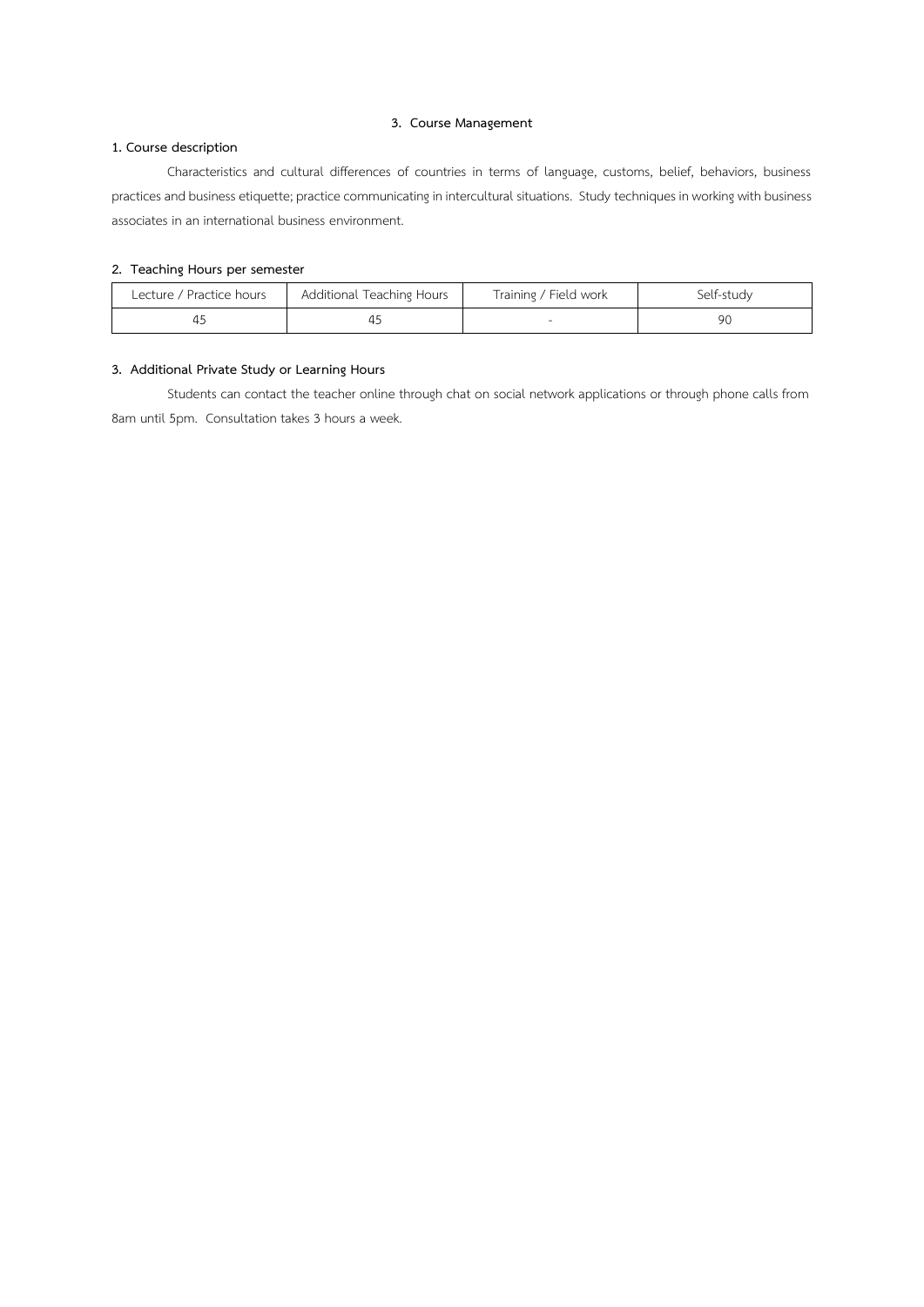# **4. Development of Student Learning Outcomes**

## **Teaching Strategies and Assessment**

| Learning Outcomes Being Developed        | <b>Teaching Strategies</b>              | Methods of Assessment                   | Assessment Week       | Proportion of |
|------------------------------------------|-----------------------------------------|-----------------------------------------|-----------------------|---------------|
|                                          |                                         |                                         |                       | Assessment    |
| 1. Develop self-discipline, punctuality  | 1. Take on time attendance, check       | 1. On time attendance in every class    | $1 - 15$              | 10%           |
| and responsibilities                     | assignments and give weekly tests       | 2. Regular grading of assignments and   |                       |               |
| 2. Show honesty in the assigned tasks    | 2. Check assignments and grade          | tests                                   |                       |               |
| 3. Conform to rules and regulations      | weekly tests thoroughly                 | 3. Rubric for guidelines for behavior   |                       |               |
| 4. Have academic and professional        | 3. Set guidelines for proper behavior   | 4. Lecture on rules and regulations     |                       |               |
| ethics                                   | and assign points accordingly           | and one to one chat with students if    |                       |               |
|                                          | 4. Explain rules and regulations        | necessary                               |                       |               |
|                                          | clearly and ask for justifying          |                                         |                       |               |
|                                          | inappropriate behavior or action        |                                         |                       |               |
| 1. Have an understanding of an           | 1. Discussions, videos, pair and group  | 1. Class activities, exercises and      | Week 2, 6, 8, 10, 12, | 50%           |
| acquired skill of English in listening,  | work                                    | interviews                              | 14                    |               |
| speaking, reading and writing            | 2. Lectures, discussions, pair and      | 2. Weekly individual and group tests    |                       |               |
| 2. Have knowledge in the field of        | group work                              | and activities                          |                       |               |
| Business English covering vocabulary,    | 3. Lectures, videos and power point     | 3. Class tests and interviews           |                       |               |
| grammar and expressions                  | presentations                           | 4. Exercises and discussions            |                       |               |
| 3. Have basic knowledge of business      | 4. Class discussions on finding up-to-  |                                         |                       |               |
| 4. Have integrated knowledge in other    | date information                        |                                         |                       |               |
| related disciplines                      |                                         |                                         |                       |               |
| 1. Have the ability to search for and    | 1. Class discussions on finding up-to-  | 1. Interactive talks and eliciting      | 14                    | 20%           |
| integrate up-to-date information and     | date information                        | information                             |                       |               |
| new technology                           | 2. Class activities based on situations | 2. Pair work, group and class exercises |                       |               |
| 2. Think creatively and have the ability | in real life                            | 3. Assign exercises in pairs and groups |                       |               |
| to apply knowledge appropriately         | 3. Assign problems using real life      | 4. Elicit information and answers from  |                       |               |
|                                          | simulations                             | discussions and exercises               |                       |               |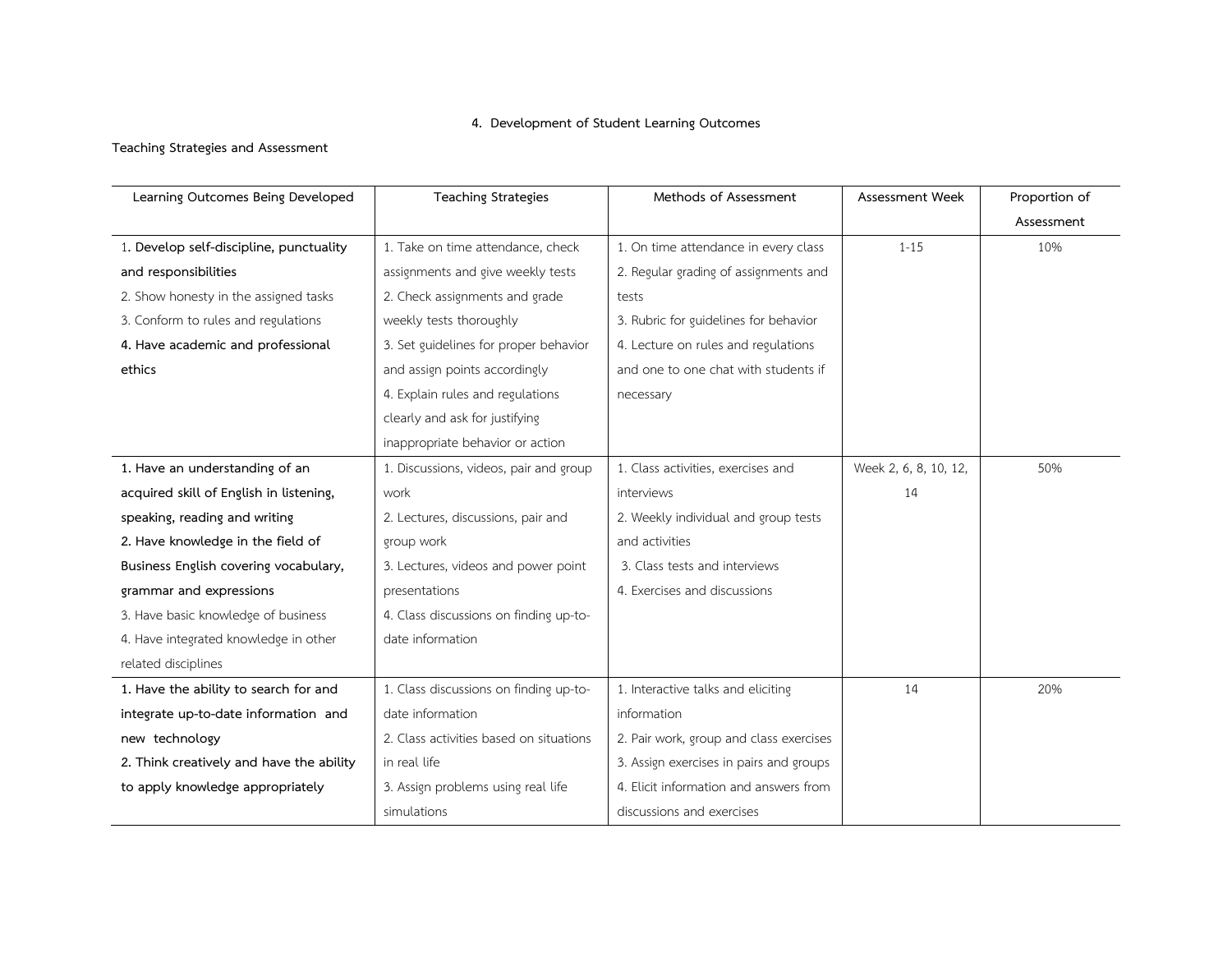| Learning Outcomes Being Developed           | <b>Teaching Strategies</b>              | Methods of Assessment                 | Assessment Week | Proportion of |
|---------------------------------------------|-----------------------------------------|---------------------------------------|-----------------|---------------|
|                                             |                                         |                                       |                 | Assessment    |
| 3. Be able to think, analyze and solve      | 4. Lectures, class discussions and      |                                       |                 |               |
| problems systematically                     | exercises                               |                                       |                 |               |
| 4. Synthesize original body of knowledge    |                                         |                                       |                 |               |
| 1. Have cooperative interpersonal skills    | 1. Have group and class discussions     | 1. Provide feedback during and after  | $1 - 15$        | 10%           |
| and respect for the rights and opinions     | 2. Interactive talks in class involving | discussions                           |                 |               |
| of others                                   | all students                            | 2. Provide opportunity for equal      |                 |               |
| 2. Communicate effectively                  | 3. Group discussions with rotating      | participation and healthy discussions |                 |               |
| 3. Work, and be responsible for the         | group leaders                           | 3. Assign points to group leaders and |                 |               |
| assigned work, duties and roles in the      |                                         | individual members for responsibility |                 |               |
| workgroup                                   |                                         | and participation in discussions      |                 |               |
| 1. Be able to use information               | 1. Assign exercises involving           | 1. Individual and group presentations | $1 - 15$        | 10%           |
| technology to search for information        | researching information on the          | 2. Online exercises and assignments   |                 |               |
| and present work;                           | internet                                | 3. Monthly Individual presentations   |                 |               |
| 2. Use information technology for           | 2. Create Facebook and email groups,    | 4. Weekly individual and group tests  |                 |               |
| communication                               | and use mobile apps                     |                                       |                 |               |
| 3. Calculate and analyze basic quantitative | 3. Assign minor research work           |                                       |                 |               |
| data                                        | 4. Assign exercises for finding and     |                                       |                 |               |
| 4. Calculate and process data by using      | presenting information from the         |                                       |                 |               |
| computer applications                       | internet                                |                                       |                 |               |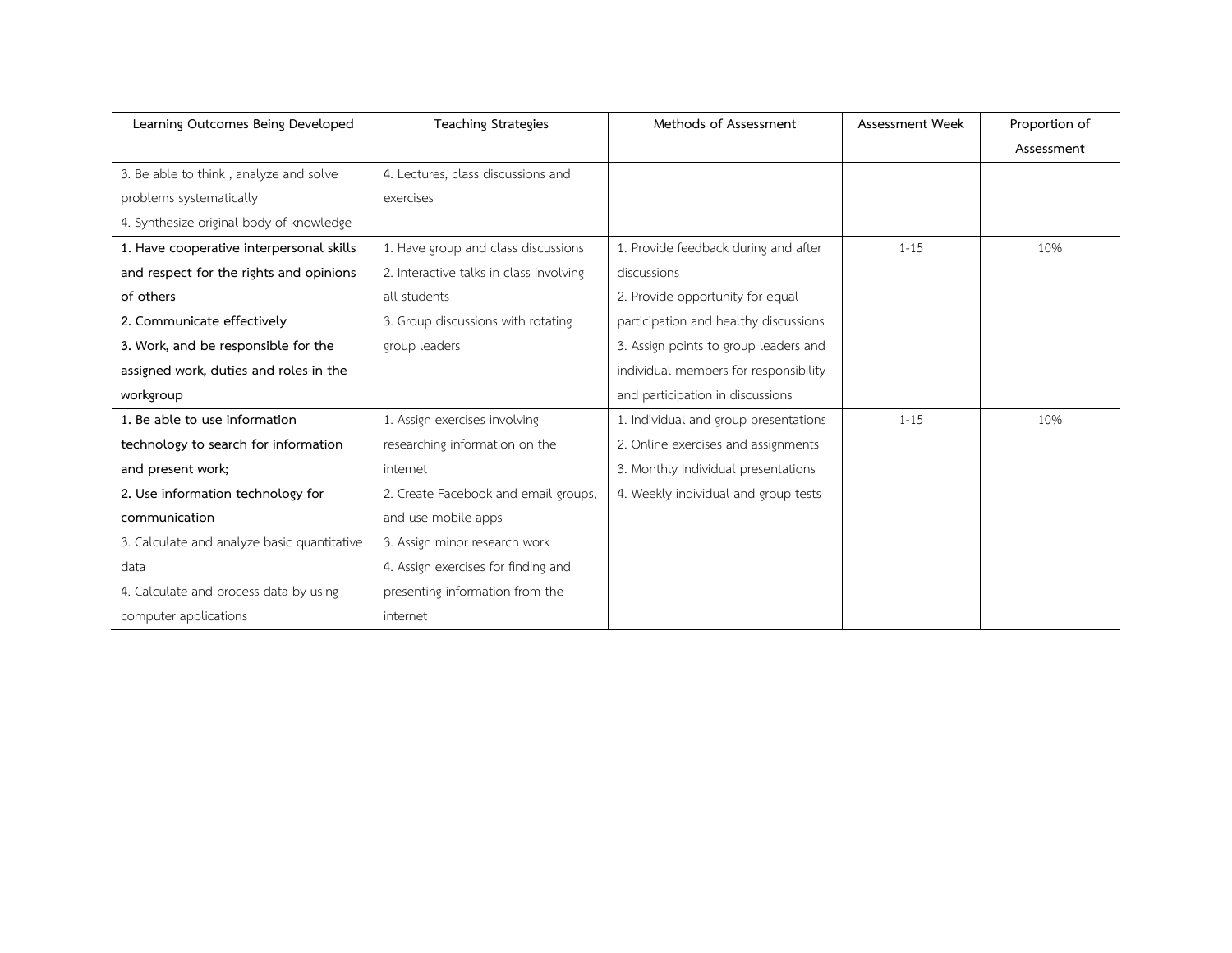## **5. Teaching Plan and Course Evaluation**

# **5.1 Teaching Plan**

| Week           | Topic / Details              |    | Teaching and Learning Activities /       |    | Instructional materials               |    | Assessment and          | Lecturer    |
|----------------|------------------------------|----|------------------------------------------|----|---------------------------------------|----|-------------------------|-------------|
|                |                              |    | <b>Activities and Tasks</b>              |    |                                       |    | Evaluation (Proportion) |             |
| 1              | Introduction to the course   | 1. | Explain the course syllabus, course      | 1. | Use the OHP, laptop, video,           | 1. | Evaluate students       | Jana Ramos- |
|                | methodology and syllabus     |    | overview and objectives                  |    | textbook in discussing the course     |    | about expectation       | Dayrit      |
|                |                              | 2. | Student and teacher self-                |    | syllabus                              |    | and goals thru          |             |
|                |                              |    | introductions                            | 2. | Let students participate by giving    |    | participation           |             |
|                |                              | 3. | Hand-outs and visual aids.               |    | their views, expectations and         |    |                         |             |
|                |                              |    |                                          |    | comments                              |    |                         |             |
| 2              | Introduction to Culture      | 1. | Handout compilation and visual aids      | 1. | Use the OHP, laptop, video,           | 1. | Evaluate students       | Jana Ramos- |
|                |                              | 2. | Introduction to culture concepts         |    | textbook in discussing the course     |    | thru in-class exercises | Dayrit      |
|                |                              |    | related to culture                       |    | syllabus                              |    | (book activities) and   |             |
|                |                              | 3. | In-class exercises                       | 2. | Let students read, analyze and give   |    | short quiz (4%)         |             |
|                |                              | 4. | Short quiz                               |    | feedback of the lesson                |    |                         |             |
|                |                              |    |                                          | 3. | Initiate in-class exercises and short |    |                         |             |
|                |                              |    |                                          |    | quiz at the end of the class          |    |                         |             |
| $\mathbf{3}$   | <b>Global Cultures</b>       | 1. | Organize meeting through Microsoft       | 1. | Student Handouts (Learning            | 1. | Evaluate students       | Jana Ramos- |
|                | - The Function of Culture    |    | Team Program                             |    | Materials)                            |    | thru exercises (book    | Dayrit      |
|                | - Characteristics of Culture | 2. | Discuss the different characteristics of | 2. | Microsoft Team Program                |    | activities)             |             |
|                | (Online Education)           |    | culture.                                 | 3. | Power Point presentation              | 2. | Evaluate students       |             |
|                |                              | 3. | Online exercises through class           | 4. | Other multi-media programs            |    | thru exercises (2%)     |             |
|                |                              |    | participation                            |    |                                       | 3. | Evaluate students       |             |
|                |                              | 4. | Assignment                               |    |                                       |    | thru assignment (2%)    |             |
| $\overline{4}$ | Continuation: Global         | 1. | Organize meeting through Microsoft       | 1. | Student Handouts (Learning            | 1. | Evaluate students       | Jana Ramos- |
|                | Cultures                     |    | Team Program                             |    | Materials)                            |    | thru short quiz (4%)    | Dayrit      |
|                | - The Function of Culture    | 2. | Discuss the different characteristics of | 2. | Microsoft Team Program                |    |                         |             |
|                | - Characteristics of Culture |    | culture.                                 | 3. | Power Point presentation              |    |                         |             |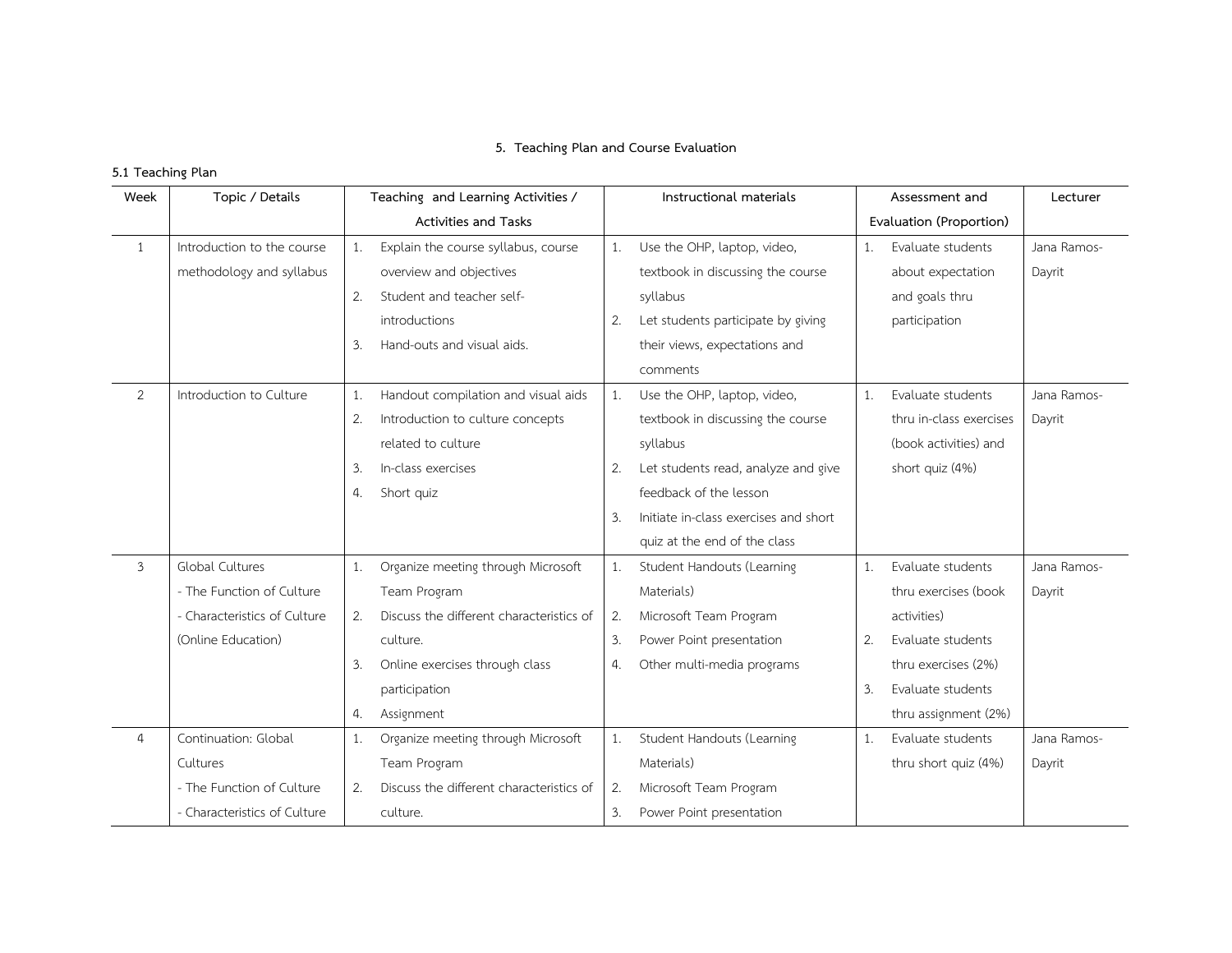| Week           | Topic / Details           | Teaching and Learning Activities /           | Instructional materials                     | Assessment and                    | Lecturer    |
|----------------|---------------------------|----------------------------------------------|---------------------------------------------|-----------------------------------|-------------|
|                |                           | <b>Activities and Tasks</b>                  |                                             | Evaluation (Proportion)           |             |
|                | (Online Education)        | 3.<br>Short Quiz                             | Other multi-media programs<br>4.            |                                   |             |
|                |                           |                                              | Encourage students to give<br>5.            |                                   |             |
|                |                           |                                              | questions and responses before the          |                                   |             |
|                |                           |                                              | short quiz                                  |                                   |             |
| 5              | Elements of Culture       | Handout compilation and visual aids<br>1.    | Use the OHP, laptop, video,<br>1.           | Evaluate students<br>1.           | Jana Ramos- |
|                |                           | Discuss the elements of culture<br>2.        | recording and textbook for the              | thru in-class exercises<br>Dayrit |             |
|                |                           | (social organization, arts & literature,     | discussion                                  | (book activities)                 |             |
|                |                           | customs & traditions, religion,              | Let the students read the sentences<br>2.   | 2.<br>Evaluate students           |             |
|                |                           | language, forms of government,               | and encourage them to give their            | thru exercises (2%)               |             |
|                |                           | economic system)                             | views and in doing the in-class             | Evaluate students<br>3.           |             |
|                |                           | Ouestion & answer<br>3.                      | exercises                                   | thru assignment (2%)              |             |
|                |                           | Assignment<br>4.                             |                                             |                                   |             |
| 6              | Continuation: Elements of | Organize meeting through Microsoft<br>1.     | Student Handouts (Learning<br>1.            | Evaluate students<br>1.           | Jana Ramos- |
|                | Culture                   | Team Program                                 | Materials)                                  | thru short quiz (4%)<br>Dayrit    |             |
|                | (Online Education)        | 2.<br>Discuss the elements of culture        | Microsoft Team Program<br>2.                |                                   |             |
|                |                           | (social organization, arts & literature,     | Power Point presentation<br>3.              |                                   |             |
|                |                           | customs & traditions, religion,              | Other multi-media programs<br>4.            |                                   |             |
|                |                           | language, forms of government,               | Let the students read the sentences<br>5.   |                                   |             |
|                |                           | economic system)                             | and encourage them to give their            |                                   |             |
|                |                           | Short quiz<br>3.                             | views                                       |                                   |             |
|                |                           |                                              | A short quiz will be given at the end<br>6. |                                   |             |
|                |                           |                                              | of class                                    |                                   |             |
|                |                           |                                              |                                             |                                   |             |
| $\overline{7}$ | Cultures around the World | Organize meeting through Microsoft<br>1.     | 1.<br>Student Handouts (Learning            | Evaluate students<br>1.           | Jana Ramos- |
|                | Cultural Aspects          | Team Program                                 | Materials)                                  | thru exercises (2%)<br>Dayrit     |             |
|                | and Facts about           | Discuss the cultural aspects and facts<br>2. | Microsoft Team Program<br>2.                | 2.<br>Evaluate students           |             |
|                |                           | about the seven continents (North &          | 3.<br>Power Point presentation              | thru assignment (2%)              |             |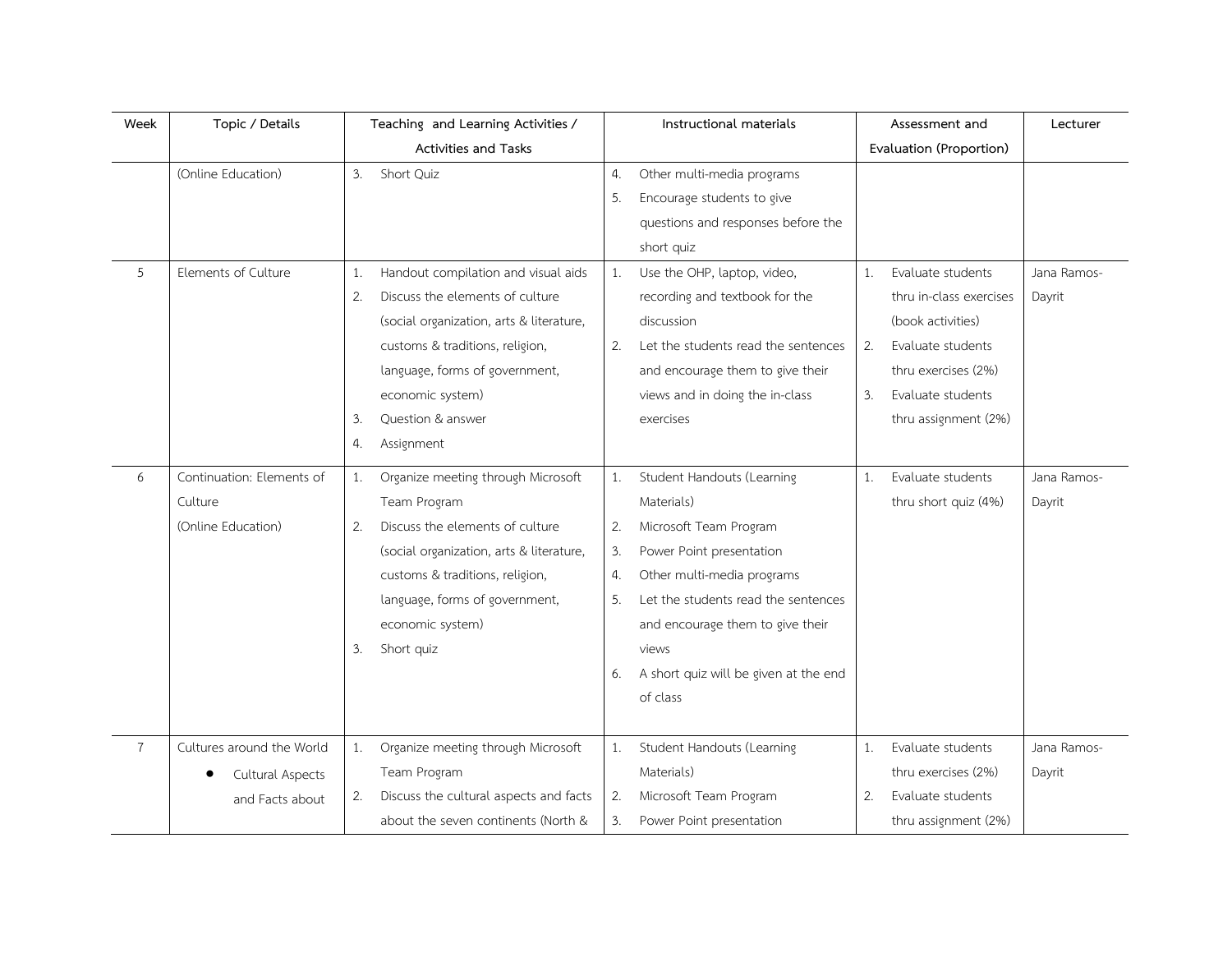| Week | Topic / Details            | Teaching and Learning Activities /           | Instructional materials                     | Assessment and            | Lecturer    |
|------|----------------------------|----------------------------------------------|---------------------------------------------|---------------------------|-------------|
|      |                            | <b>Activities and Tasks</b>                  |                                             | Evaluation (Proportion)   |             |
|      | the Seven                  | South America, Asia, Africa,                 | Other multi-media programs<br>4.            |                           |             |
|      | Continents                 | Antarctica, Australia, Europe)               | Let the students participate in class<br>5. |                           |             |
|      | (Online Education)         | Question & Answer<br>3.                      | discussion                                  |                           |             |
|      |                            | Brainstorming<br>4.                          | Encourage students to give<br>6.            |                           |             |
|      |                            | 5.<br>Assignment                             | questions and responses before the          |                           |             |
|      |                            |                                              | in-class exercises                          |                           |             |
| 8    | Continuation: Cultures     | Mid-term Examination<br>1.                   | Use the OHP, laptop, video,<br>1.           | Evaluate students<br>1.   | Jana Ramos- |
|      | around the World           | Handout compilation and visual aids<br>2.    | recording and textbook for the              | thru in-class exercises   | Dayrit      |
|      | Cultural Aspects<br>٠      | Discuss the cultural aspects and facts<br>3. | discussion                                  | and question &            |             |
|      | and Facts about            | about the seven continents (North &          | Let the students participate in class<br>2. | answer portion            |             |
|      | the Seven                  | South America, Asia, Africa,                 | discussion                                  | 2.<br>Mid-term exam (20%) |             |
|      | Continents                 | Antarctica, Australia, Europe)               | Encourage students to give<br>3.            |                           |             |
|      |                            | Question & Answer<br>4.                      | questions and responses before the          |                           |             |
|      |                            |                                              | in-class exercises                          |                           |             |
|      |                            |                                              | Let students take the mid-term<br>4.        |                           |             |
|      |                            |                                              | exam                                        |                           |             |
| 9    | Business Etiquettes around | Handout compilation and visual aids<br>1.    | Use the OHP, laptop, video,<br>1.           | Evaluate students<br>1.   | Jana Ramos- |
|      | the Word                   | Discuss the different etiquettes<br>2.       | recording and textbook for the              | thru exercises (2%)       | Dayrit      |
|      | Introduction               | around the world for instruction,            | discussion                                  |                           |             |
|      | <b>Business</b>            | business meetings and dining                 | Let the students read, analyze and<br>2.    |                           |             |
|      | Etiquettes                 | Online exercises through class<br>3.         | give feedback of the lesson                 |                           |             |
|      | <b>Dining Etiquettes</b>   | participation                                | Exercises<br>3.                             |                           |             |
|      |                            | Group discussion<br>4.                       |                                             |                           |             |
|      |                            | Question and Answer<br>5.                    |                                             |                           |             |
|      |                            |                                              |                                             |                           |             |
| 10   | Continuation: Business     | Organize meeting through Microsoft<br>1.     | Student Handouts (Learning<br>1.            | Evaluate students<br>1.   | Jana Ramos- |
|      | Etiquettes around the Word | Team Program                                 | Materials)                                  | thru exercises (book      | Dayrit      |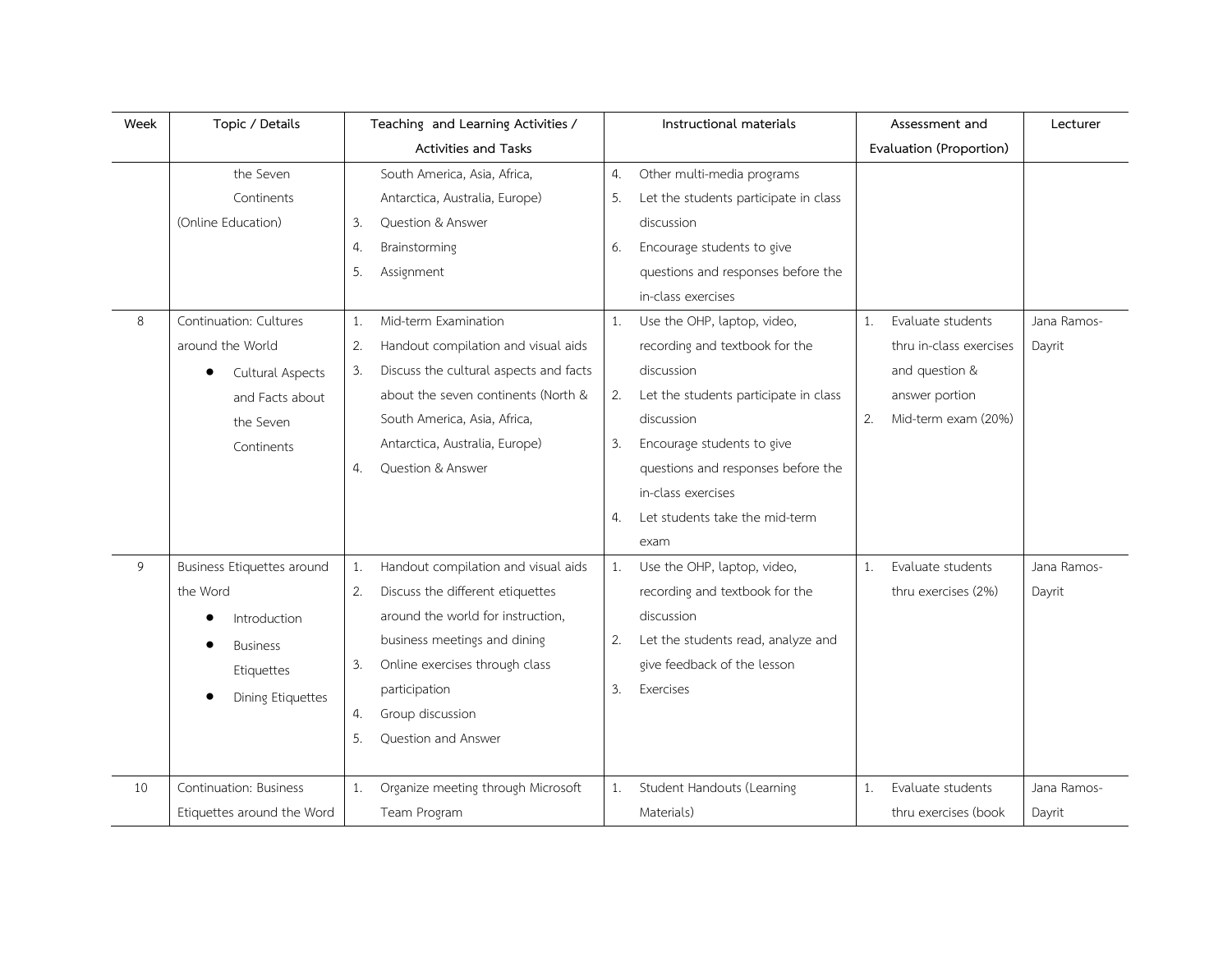| Week | Topic / Details               | Teaching and Learning Activities /         | Instructional materials                     | Assessment and          | Lecturer    |
|------|-------------------------------|--------------------------------------------|---------------------------------------------|-------------------------|-------------|
|      |                               | Activities and Tasks                       |                                             | Evaluation (Proportion) |             |
|      | Introduction<br>$\bullet$     | Discuss the different etiquettes<br>2.     | Microsoft Team Program<br>2.                | activities) and short   |             |
|      | <b>Business</b>               | around the world for instruction,          | Power Point presentation<br>3.              | quiz (4%)               |             |
|      | Etiquettes                    | business meetings and dining               | Other multi-media programs<br>4.            |                         |             |
|      | Dining Etiquettes             | Group discussion<br>3.                     | Let the students read, analyze and<br>5.    |                         |             |
|      | (Online Education)            | 4.<br>Short quiz                           | give feedback of the lesson                 |                         |             |
|      |                               |                                            | Initiate in-class exercises and short<br>6. |                         |             |
|      |                               |                                            | quiz at the end of the class                |                         |             |
| 11   | Understanding Culture in      | Organize meeting through Microsoft<br>1.   | Student Handouts (Learning<br>1.            | Evaluate students<br>1. | Jana Ramos- |
|      | International Business        | Team Program                               | Materials)                                  | thru exercises (2%)     | Dayrit      |
|      | (Online Education)            | Discuss the culture in International<br>2. | Microsoft Team Program<br>2.                | 2.<br>Evaluate students |             |
|      |                               | business (role of culture, etiquettes,     | 3.<br>Power Point presentation              | thru assignment (2%)    |             |
|      |                               | presentation, negotiations, cultural       | Other multi-media programs<br>4.            |                         |             |
|      |                               | environment)                               | Let the students read the sentences<br>5.   |                         |             |
|      |                               | 3.<br>Question and answer                  | and encourage them to give their            |                         |             |
|      |                               | Assignment<br>4.                           | views and in doing the exercises            |                         |             |
|      |                               |                                            |                                             |                         |             |
| 12   | Continuation:                 | Handout compilation and visual aids<br>1.  | Use the OHP, laptop, video,<br>1.           | Evaluate students<br>1. | Jana Ramos- |
|      | Understanding Culture in      | Discuss the culture in International<br>2. | recording and textbook for the              | thru in-class exercises | Dayrit      |
|      | <b>International Business</b> | business (role of culture, etiquettes,     | discussion                                  | (book activities) and   |             |
|      |                               | presentation, negotiations, cultural       | Let the students read the sentences<br>2.   | short quiz (4%)         |             |
|      |                               | environment)                               | and encourage them to give their            |                         |             |
|      |                               | 3.<br>Brainstorming                        | views and in doing the in-class             |                         |             |
|      |                               | Short Quiz<br>4.                           | exercises                                   |                         |             |
|      |                               |                                            | A short quiz will be given at the end<br>3. |                         |             |
|      |                               |                                            | of class                                    |                         |             |
|      |                               |                                            |                                             |                         |             |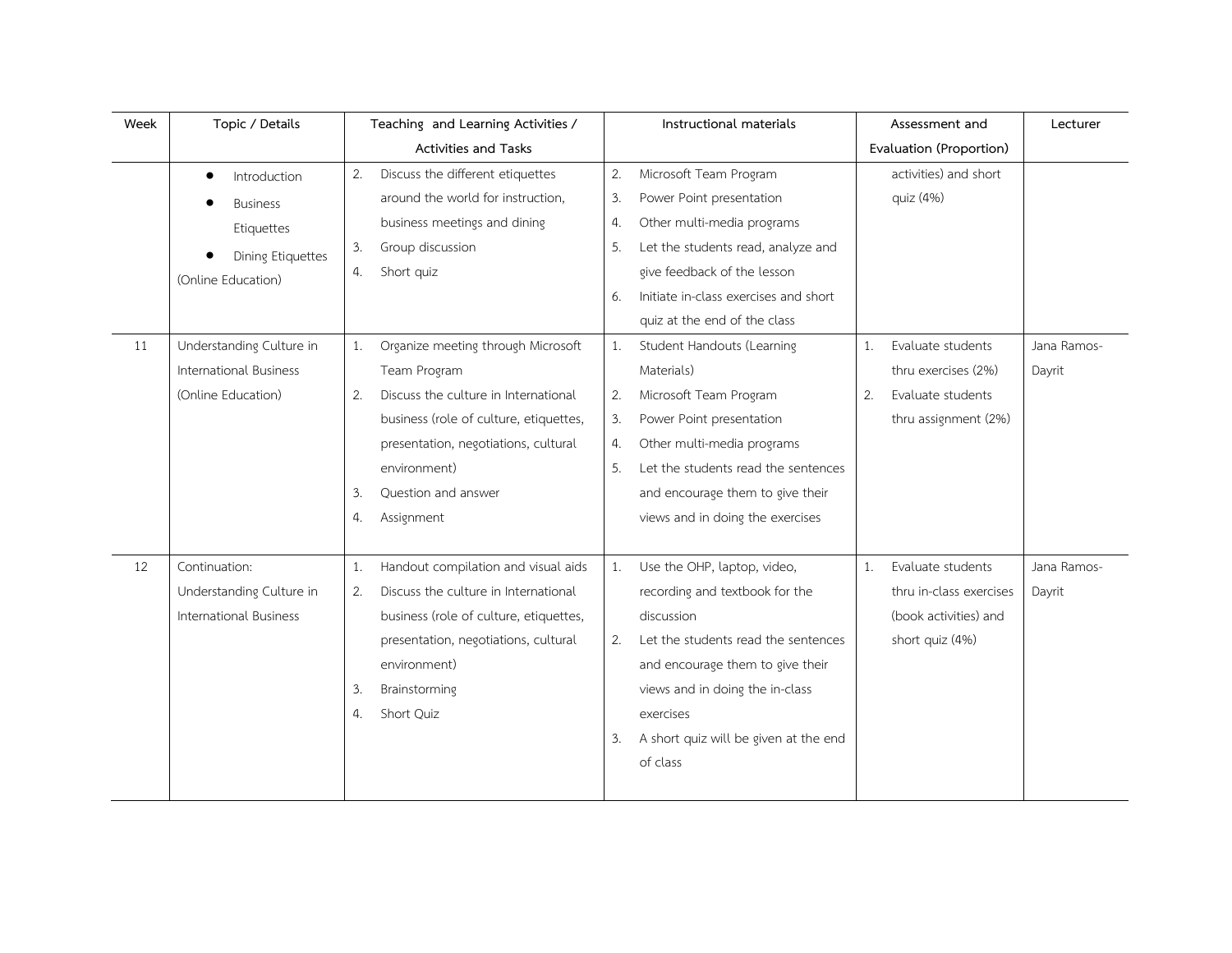| Week | Topic / Details         |    | Teaching and Learning Activities /   |    | Instructional materials               |    | Assessment and           | Lecturer    |
|------|-------------------------|----|--------------------------------------|----|---------------------------------------|----|--------------------------|-------------|
|      |                         |    | <b>Activities and Tasks</b>          |    |                                       |    | Evaluation (Proportion)  |             |
| 13   | Cultural Impact on      | 1. | Organize meeting through Microsoft   | 1. | Student Handouts (Learning            | 1. | Evaluate students        | Jana Ramos- |
|      | International Business  |    | Team Program                         |    | Materials)                            |    | thru exercises (book     | Dayrit      |
|      | (Online Education)      | 2. | Discuss the cultural dimension,      | 2. | Microsoft Team Program                |    | activities)              |             |
|      |                         |    | language, implications of            | 3. | Power Point presentation              | 2. | Evaluate students        |             |
|      |                         |    | communication, high & low context,   | 4. | Other multi-media programs            |    | thru assignment (2%)     |             |
|      |                         |    | culture & ethics, and the impact of  | 5. | Let the students participate in class |    |                          |             |
|      |                         |    | religion                             |    | discussion                            |    |                          |             |
|      |                         | 3. | Online exercises through class       | 5. | Encourage students to give            |    |                          |             |
|      |                         |    | participation                        |    | questions and responses before the    |    |                          |             |
|      |                         | 4. | Assignment                           |    | exercises                             |    |                          |             |
| 14   | Continuation: Cultural  | 1. | Organize meeting through Microsoft   | 1. | Student Handouts (Learning            | 1. | Evaluate students        | Jana Ramos- |
|      | Impact on International |    | Team Program                         |    | Materials)                            |    | thru exercises (book     | Dayrit      |
|      | <b>Business</b>         | 2. | Discuss the cultural dimension,      | 2. | Microsoft Team Program                |    | activities)              |             |
|      | (Online Education)      |    | language, implications of            | 3. | Power Point presentation              | 2. | Evaluate students        |             |
|      |                         |    | communication, high & low context,   | 4. | Other multi-media programs            |    | thru group Project       |             |
|      |                         |    | culture & ethics, and the impact of  | 5. | Let the students participate in class |    | (20%)                    |             |
|      |                         |    | religion                             |    | discussion                            |    |                          |             |
|      |                         | 3. | In class exercises                   | 6. | Encourage students to give            |    |                          |             |
|      |                         | 4. | Group discussion                     |    | questions and responses before the    |    |                          |             |
|      |                         |    |                                      |    | exercises                             |    |                          |             |
| 15   | Review of the topics    | 1. | Review content in all topics covered | 1. | Use the OHP, laptop, video,           | 1. | Evaluate students        | Jana Ramos- |
|      |                         |    | for the final examination            |    | recording and textbook for the final  |    | thru in-class activities | Dayrit      |
|      |                         | 2. | In class activities                  |    | discussion and review                 |    | (book activities)        |             |
|      |                         |    |                                      | 2. | Initiate question and answer portion  |    |                          |             |
|      |                         |    |                                      |    | to test students readiness            |    |                          |             |
|      |                         |    |                                      | 3. | Let students play a game for the in-  |    |                          |             |
|      |                         |    |                                      |    | class exercises                       |    |                          |             |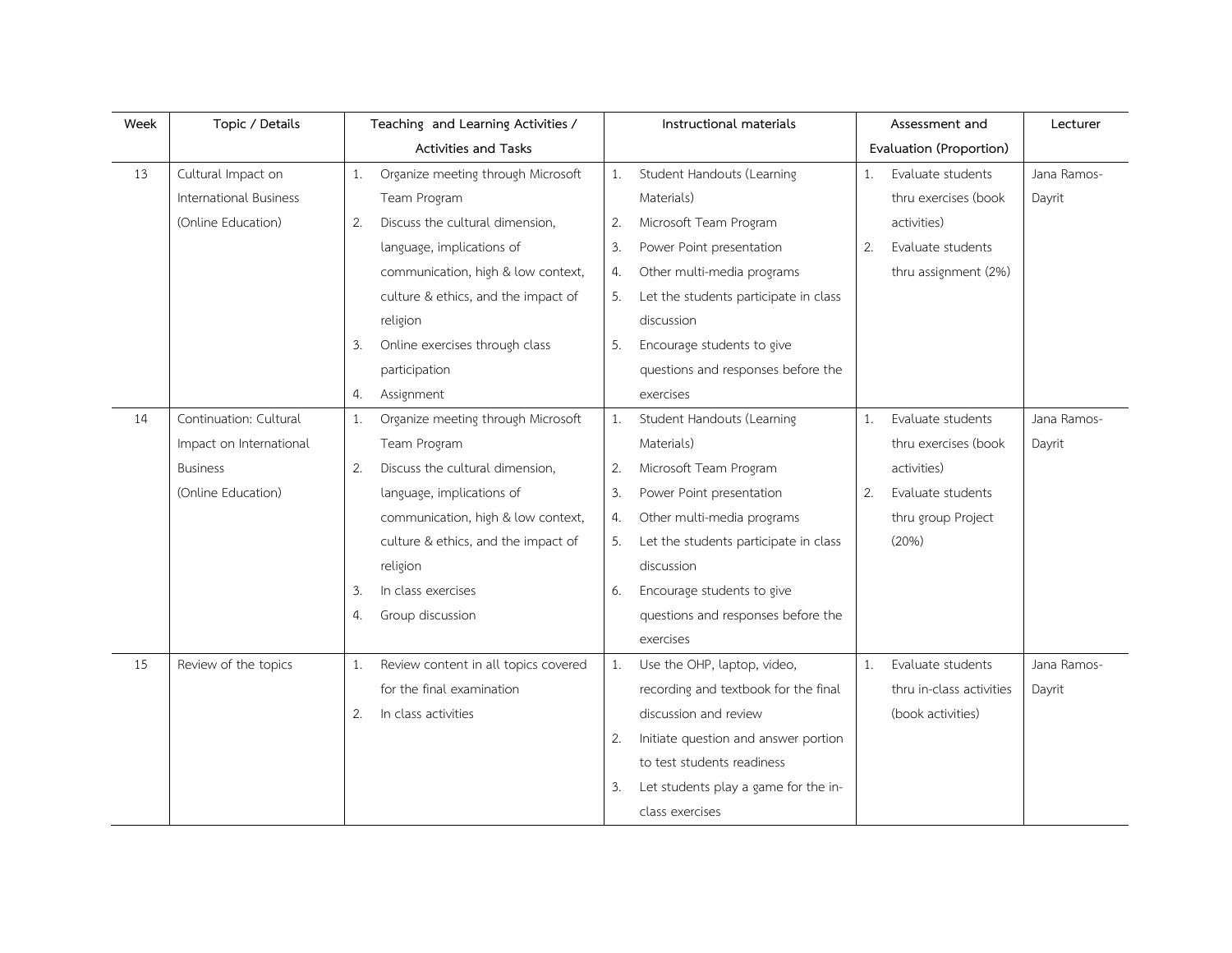**Please note: Online education will be applied 100% if there is an emergency situation.**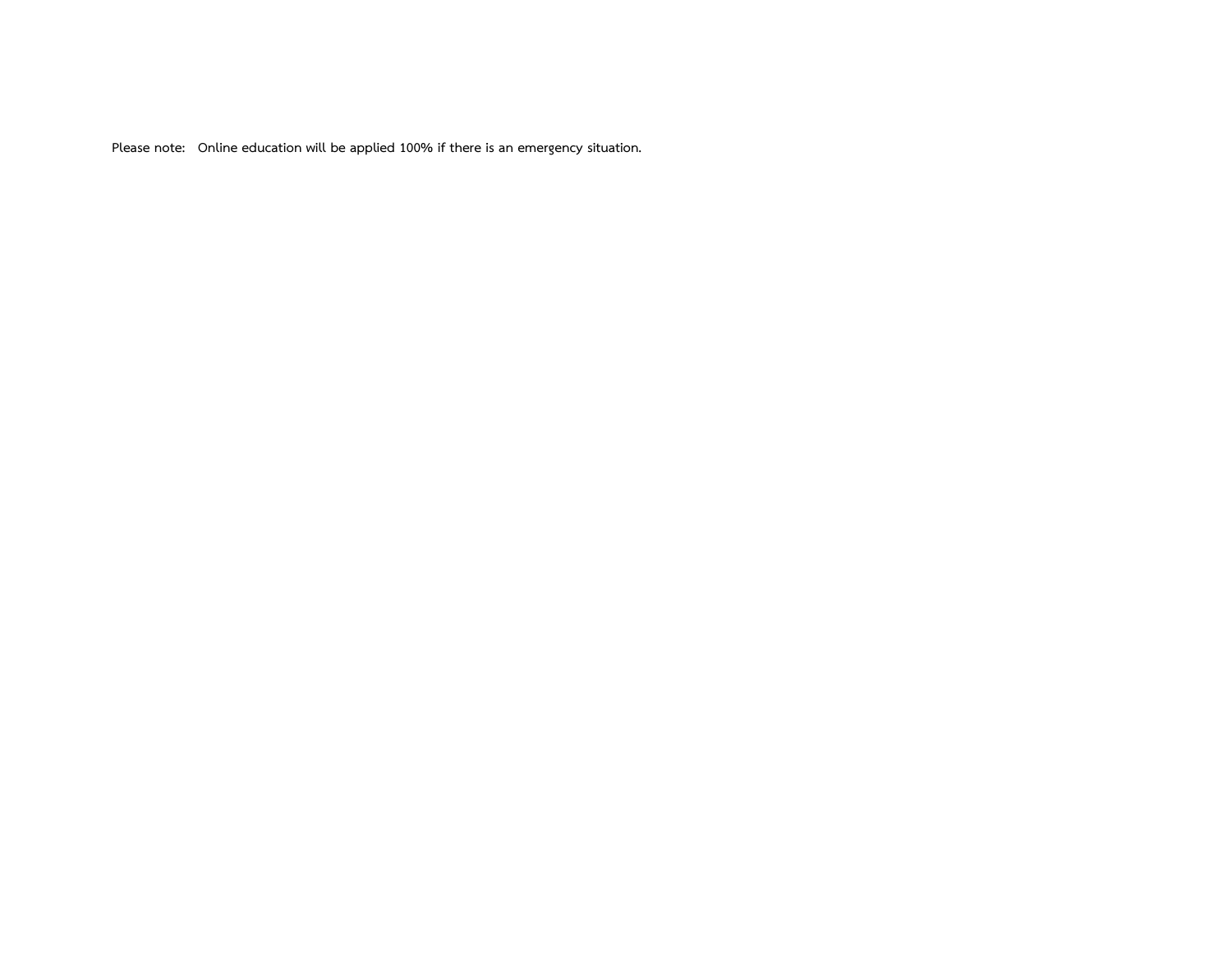#### **5.2 Assessment and Evaluation**

| 1. Assessment |
|---------------|
|               |

| Participation          | 10% |
|------------------------|-----|
| Group Project          | 20% |
| Oral Quiz and Homework | 30% |
| Midterm Exam           | 20% |
| Final Exam             | 20% |

## **2. Evaluation**

Criterion reference scoring are used as follows:

| Grade                  |
|------------------------|
| $\mathsf{A}$           |
| $B+$                   |
| $\sf B$                |
| $\mathsf{C}\mathsf{+}$ |
| $\subset$              |
| D+                     |
| D                      |
| $\mathsf F$            |
|                        |
| P, S                   |
| $\cup$                 |
| W                      |
|                        |

## **6. Teaching and Learning Resources**

## **6.1 Required text**

Ramos-Dayrit, J. (2018). *Culture for Business Communication*. Bangkok; Suan Dusit Graphic Site

## **6.2 Essential references**

Robert Carroll, Feb.05, 2013).Undesrstanding Culture in International Business. Retrieved from

www.slideshare.net/RobertCarroll5/understanding-culture-in-international-business

Concept of Culture. (July 5, 2005). Retrieved from http://classes.uleth.ca/200502/

anth1000y/PDF%20slides/concept%20of%20culture.pdf

Manali Oak. (Sept. 2, 2016). 7 Major Characteristics of Culture that are Essential for Life. Retrieved from

http://www.buzzle.com/articles/charateristics-of-culture.html

Nelson, Ken. (2017). Geography for Kids. World maps and countries.. Ducksters. Retrieved from

http://www.ducksters.com/geography/